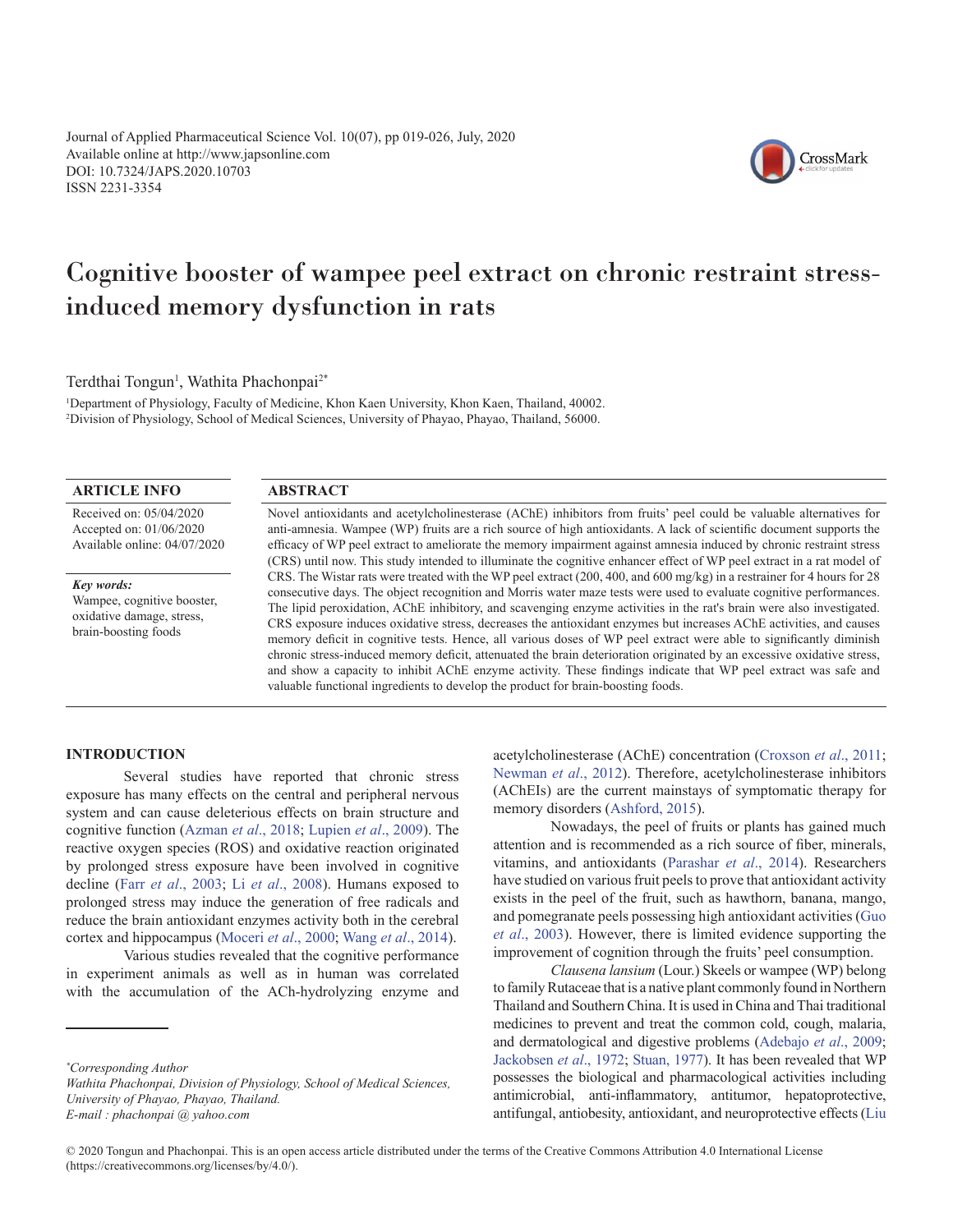*et al*., 1996a, 2019b; Ng *et al*[., 2003](#page-7-0); Shen *et al*[., 1989\)](#page-7-0). Besides, the previous study has presented that the WP peel displays the antioxidant and anticancer properties *in vitro* models and SGC-7901 human gastric carcinoma, HepG-2 human liver cancer cells, and A-549 human lung adenocarcinoma (Prasad *et al*[., 2009a\)](#page-7-0).

According to all the information as we mentioned above, it had led to the notion that WP peel extracts dietary consumption, which might be beneficial in combating cognitive impairment induced by chronic stress exposure (CRS). In this study, we determined whether the WP peel extract could restore the memory deficit induced by CRS through the inhibition of AChE activity or reduce the oxidative stress. The restoration of cognitive decline was gauged using the object recognition (ORT) and Morris water maze (MWM) tests. To investigate the oxidative status, the activity of endogenous antioxidant enzyme superoxide dismutase (SOD), catalase (CAT), glutathione peroxidase (GPx), and concentration of malondialdehyde (MDA) as a biomarker of lipid peroxidation in the rat brains after exposed to chronic stress was investigated.

#### **MATERIALS AND METHODS**

#### **Drug and chemicals**

Acetylthiocholine iodide (ATCI), 5,5′-dithiobis (2-nitrobenzoic acid) (DTNB), and ATCI were purchased from Tokyo Chemicals Industry (Tokyo, Japan). Thiobarbituric acid (TBA), 2,4-dinitrophenylhydrazine, and Vitamin C were purchased from Sigma Chemical Co. (St. Louis, MO). All other chemicals and reagents with analytical grade and were purchased from Merck (Darmstadt, Germany).

#### **Preparation of the crude extract**

The ripe fruits of WP were collected from Amphoe Tanao, Nan Province, Thailand, and were processed directly after it obtained at the laboratory. WP's peels were removed and washed carefully with tap water and dried with hot air oven at 40°C. The dried materials were homogenized and macerated in a mixture of ethanol and distilled water for 48 hours. The WP peel extract was filtered and concentrated by a rotary evaporator. The percentage yield of the final extract was 10.93% and stored at 4°C in lightprotected flasks until studied further in the animals.

#### **Animals**

Adult male Wistar rats weighing 200–250 g from Nomura Siam International Co. Ltd., Bangkok, Thailand, were used in this study. The experimental protocols were approved by the Institutional Animal Care and Committee of the University of Phayao, Thailand (No. 620104024) and followed the principles of Laboratory Animal Care (National Institutes of Health publication, #85–23, revised in 1985).

All rats were housed in standard metal cages under control at ambient temperature of  $22^{\circ}C \pm 2^{\circ}C$  with a relative humidity of  $55\% \pm 10$  and 12:12-hours light-dark cycle. They were fed with commercial pellet diet and clean water *ad libitum*. The animals were permitted to adjust to the new environment for 7 days before the experiment was started.

#### **Experimental protocol**

After acclimatization, 40 rats were divided into different groups  $(n = 8/\text{group})$  as follows:

Group I: Vehicle + CRS; rats had been treated with vehicle (distilled water)

Group II: Vitamin  $C + CRS$ ; rats had been treated with Vitamin C (100 mg/kg; a standard antioxidant and attenuate memory impairment)

Group III–V: WP peel + CRS; rats had been treated with WP peel extract (200, 400, and 600mg/ kg), all doses of the extracts were chosen based on the doses of WP peel extract which showed the memory-enhancing effect from the preliminary data.

All substances were given via oral gavage at 7:00 a.m. once a day for 28 days. For chronic stress induction, all rats were started to expose the immobilization stress for 4 hours' daily, approximately 30 minutes after oral administration.

#### **Chronic restraint stress (CRS) method**

All animals were exposed to CRS daily between 8:00 and 12:00 a.m. for 28 consecutive days. The restraint stress was accomplished using a plastic tube  $(20 \times 7 \text{ cm}^2 \text{ in diameter})$ . There was 3-mm hole at the end of the tube for breathing, and the other side of the tube was closed with a plexiglass lid. The rat was permitted ample air but unable to move, and food or water was deprived.

At the end of the study, both spatial and nonspatial memory performances were determined by the ORT and MWM tests, respectively. Rats were anesthetized with ether and decapitated immediately after the cognition assessment.

Whole rat's brain was rapidly removed, washed with isotonic ice-cold NaCl solution, and weighed and homogenized in sodium phosphate buffer pH 7.4 with Triton X-100 using Potter-Elvehjem homogenizer under ice-cold condition at 4°C. After centrifugation at 9,000 g, 4°C for 30 minutes, the supernatants were stored at −70°C for measured AChE activity, SOD and CAT activities, and MDA concentration.

## **Object recognition (ORT) test**

The apparatus consisted of a plexiglass ( $70 \times 50 \times 40$ ) cm) and a metal triangular ( $7 \times 5 \times 10$  cm) and rectangular plastic  $(5 \times 5 \times 10 \text{ cm})$  were used as objects to be separated. On day 1, the rats were permitted to explore the test apparatus without objects for 180 seconds. Two identical objects were then presented after 24 hours for exploration (T1). Object exploration was assessed when the rat sniffed or touched the object <2 cm from its nose and was allowed to explore both objects freely for 5 minutes, and then, the rat was moved back into the cage. The ORT apparatus was cleaned with 10% ethanol solution and tissue paper to eliminate any remaining odor impregnation.

Retrieval memory was verified 24 hours' later, in which one of the objects was replaced by a novel one. Rats were allowed to explore a novel and familiar object for 5 minutes. The time spent on exploring each object was recorded by a stopwatch. The results were shown as the discrimination index (DI), which is defined as the explorative time for the new object and the familiar object during the retention test.

#### **Morris water maze (MWM) test**

The learning and memory function of rats were assessed by MWM test ([Morris, 1994](#page-7-0)). A circular water tank (170 cm in diameter and 60 cm in height) was filled with powder water at a temperature of  $22^{\circ}C \pm 2^{\circ}C$  (depth 40 cm). The pool was divided into four quadrants. A platform (10 cm in diameter) was hidden for 2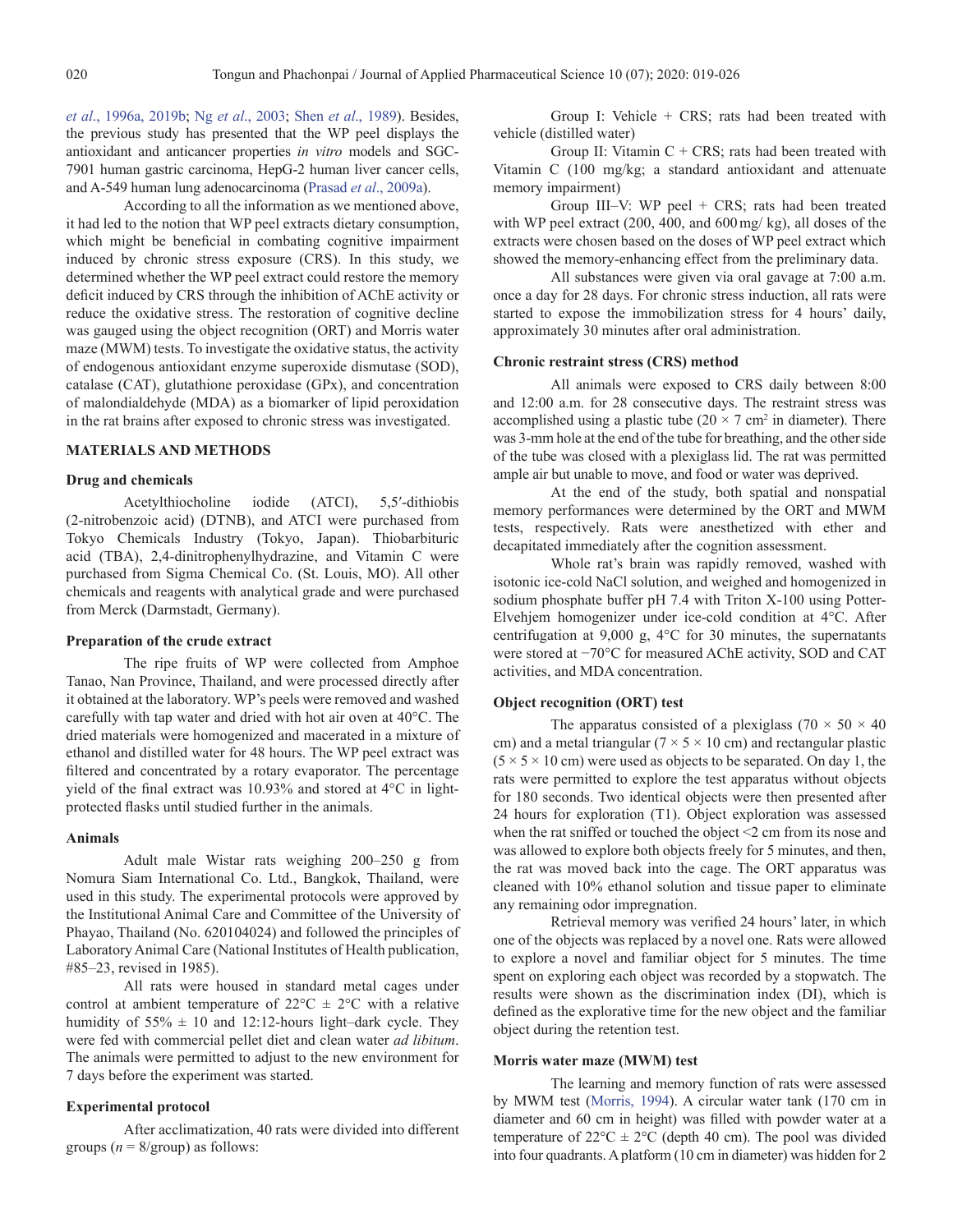cm under the surface of the powder water on a fixed location in one of the four quadrants. The platform remained in the same location throughout the study. All rats were given four trials per day, each trial having a time of 60 seconds and a trial interval of 30 seconds. The escape latency represented the time until the rat reached the underwater target platform. To determine the retention memory, it was investigated on the next day. The platform moved out of the pool, and the rat allowed to swim to find the hidden platform for 60 seconds. The time spent to find the platform in the target quadrant called the retention time, which indicated that the degree of memory

consolidation taken place after learning. Cognitive abilities would be reflected by a shorter escape latency and a longer retention time.

# **AChE activity determination**

Rat's brain AChE inhibition activity was measured by Ellman's colorimetric procedure [\(Ellman](#page-6-0) *et al*., 1961). Briefly, in the 96-well plates, 25 μl of 15 mM ATCI, 75 μl of 3 mM DTNB, and 75 μl of 50 mM Tris–HCl at pH 8.0 were added to the supernatant obtained from 20% w/v brain homogenate (10  $\mu$ l). The blank solution was prepared similarly for all the test samples but used the phosphate buffer instead of ATCI, and the absorbance was monitored spectrophotometrically by a microplate reader at 412 nm for 3minutes at regular intervals of 30seconds.

#### **Lipid peroxidation determination**

MDA is an index of lipid peroxidation, which was estimated by the [Okhawa](#page-7-0) *et al*. (1979) method. Briefly, the reagents of 1.5 ml 20% of acetic acid, 0.2 ml 8.1% of sodium dodecyl sulfate, and 1.5 ml 0.8% of TBA was added to 0.1 ml brain tissue sample. The mixture was heated at 100°C for 60 minutes and then cooled with tap water; 1.0 ml of distilled water, 5 ml of n-butanol, and pyridine were added and centrifuged at 4,000 rpm for 10 minutes. Supernatants were carefully aspirated, and the pink chromogen was measured at 532 nm by a spectrophotometer (Shimadzu Corporation, Kyoto, Japan).

## **SOD activity determination**

SOD activity was accessed by the method of [Kakkar](#page-7-0) *et al*[. \(1984\).](#page-7-0) The reaction mixture of SOD activity contained 1.2 ml of sodium pyrophosphate buffer (0.052 mM, pH 8.0), 0.1 ml of phenazine methosulphate (186 μM), nitroblue tetrazolium (300  $\mu$ M), and 0.3 ml of brain supernatant and incubated at 37 $\rm{^{\circ}C}$ for 5 minutes before adding 0.2 ml of NADH (780 μM). The mixture solution was incubated for 2 minutes at 37°C, and 1.0 ml of glacial acetic acid (17.4 M) was added to stop the reaction. The absorbance of the colored product was measured at 560 nm against reagent blank and was expressed as units/mg protein.

#### **Catalase activity determination**

The activity of CAT enzyme was determined by the method of Aebi (1984) with minor modifications. Briefly, the reaction mixture solution contained 2.5 ml of 50 mM phosphate buffer (pH 7.0), 0.4 ml of 5.9 mM H2O2, and 0.1 ml of enzyme extract. CAT activity was recorded a decrease in absorbance at 240 nm of a reaction mixture and was expressed as units/mg protein.

#### **Glutathione peroxidase (GSH-Px) activity determination**

GSH-Px was carried out by the method of Paglia and Valentine (1967). Briefly, the reaction mixture of GSH-Px containing 0.1 ml of GSH (0.15 M), 0.3 ml of sodium phosphate buffer (0.1 M, pH 7.4), 0.05 ml of sodium azide (2.25 M), 0.2 ml of NADPH (0.85 mM), 0.05 ml of brain homogenate, and 0.05 ml of glutathione reductase (2 U/ml) was vortexed and incubated for 10 minutes at room temperature. The reaction of GSH-Px activity was started by the addition of  $0.05$  ml of  $H_2O_2$  (0.0011 M). The absorbance was verified at 340 nm for 3 minutes. Results were reported as units/mg protein.

## **Statistical analysis**

The statistical evaluation was accomplished with Statistical Package for the Social Sciences version 11 software. All results were analyzed using one-way analysis of variance followed by *post hoc* Tukey's test and expressed as mean  $\pm$  SEM. A level of  $p < 0.05$  was considered to be statistically significant.

## **RESULTS**

# **Cognitive booster effects of WP peel extract on spatial and nonspatial memory**

No toxic effects or unexpected mortality were observed in all rats treated with WP extract at various doses ranging from 200, 400, and 600mg/kg, which indicate that the crude extract of WP peel was considered to be safe at the dosing schedule used.

The cognitive booster effect of WP peel extract in the ORT is shown in [Figure 1.](#page-3-0) The result showed that pretreatment with three doses of WP peel extract and Vitamin C increased the DI exploration time as compared to the vehicle plus CRS group  $(p < 0.05$  all).

In MWM test, escape latencies in all doses of WP peel extract plus CRS rats were significantly ( $p < 0.05$ ) lower than in the vehicle plus CRS group. The escape latency in the Vitamin C plus CRS group was also significantly  $(p < 0.05)$  lower than those of the vehicle plus CRS group. Moreover, WP peel extract at various dose levels could also increase in retention time (*p* < 0.05 all) as compared to vehicle plus CRS group. A similar induction of the retention time to that found in Vitamin C group [\(Fig. 2\)](#page-3-0).

Taking these results together suggested that chronic stress exposure leads to impaired both in spatial and nonspatial memories. However, the oral administration of WP peel extract was effective in preventing and enhancing memory under the conditions of chronic stress exposure.

## **Effects of WP extract on brain oxidation indices and antioxidant enzymes**

As shown in [Figure 3,](#page-4-0) the significant decrease in SOD, CAT, and GSH-Px activities was observed in rat brains of the vehicle plus CRS group. However, all of the antioxidant enzyme activities as mention earlier were significantly  $(p < 0.05$ all) restored in three different doses of WP peel extract plus CRS groups compared with that in the vehicle plus CRS group. Similarly, the SOD, CAT, and GSH-Px activities in rat brains of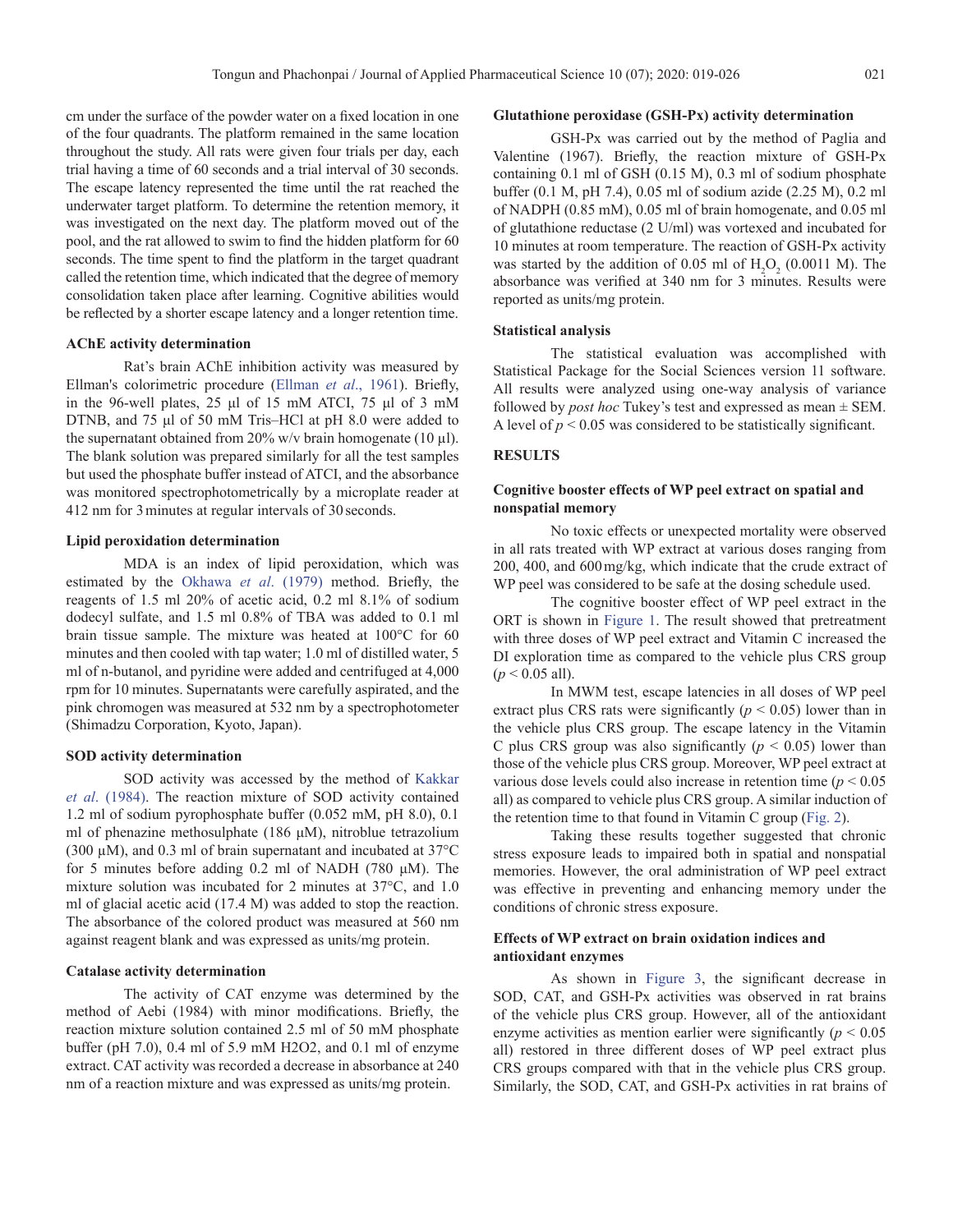<span id="page-3-0"></span>

**Figure 1.** Effects of WP peel extract orally for 28 days on the DI in the ORT in chronic restraint stressed rats. Values represent the mean ± SEM (*n*  $= 8$ ). \* $p < 0.05$  as compared to vehicle plus CRS group.



**Figure 2.** Effects of WP peel extract orally for 28 days on the escape latency and retention time in the MWM test in chronic restraint stressed rats. Values represent the mean  $\pm$  SEM ( $n = 8$ ). \* $p < 0.05$  as compared to vehicle plus CRS group.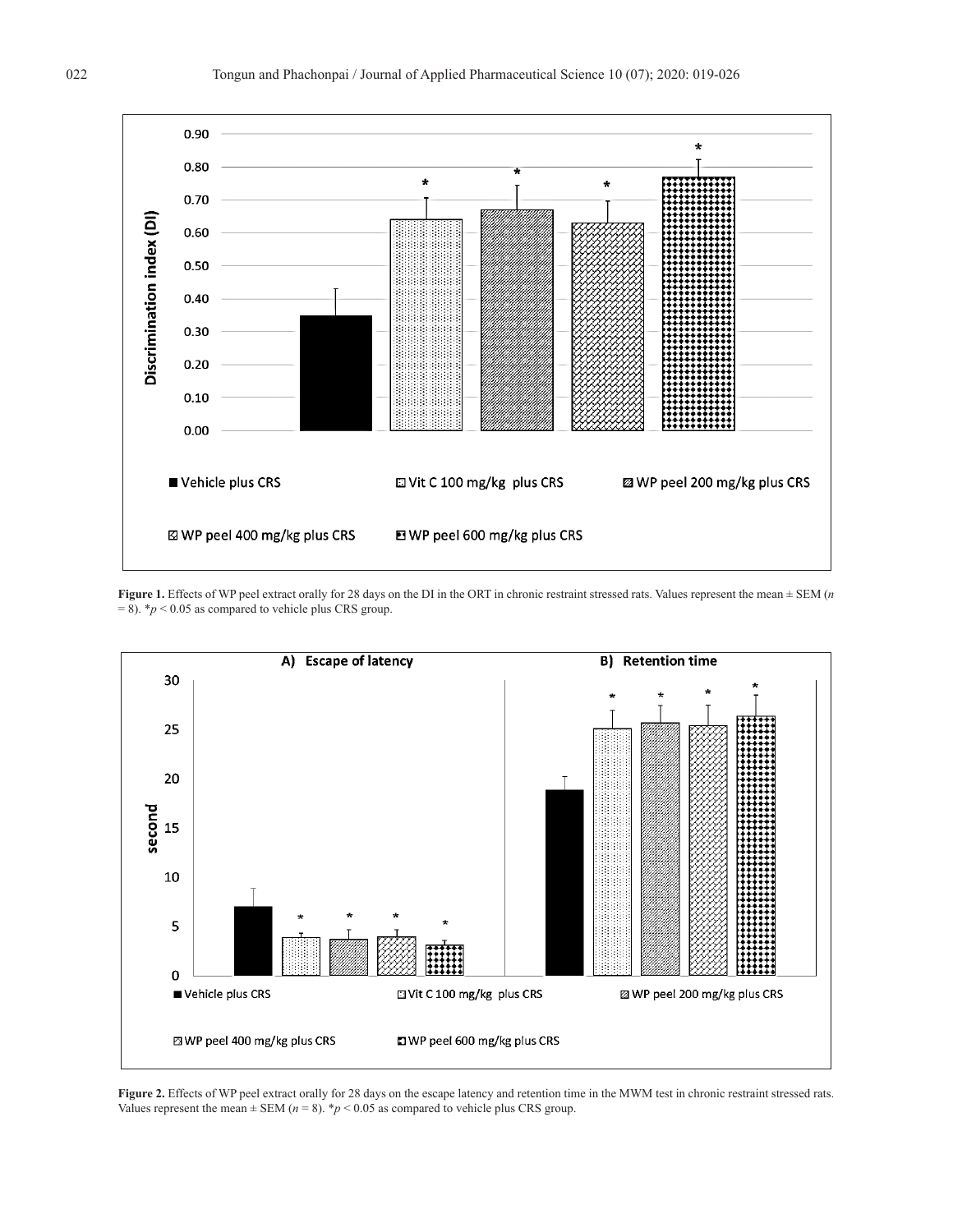<span id="page-4-0"></span>

**Figure 3.** Effects of WP peel extract orally for 28 days on SOD, CAT, and GSH-Px of the brain in chronic restraint stressed rats. Values represent the mean  $\pm$  SEM ( $n = 8$ ). \* $p < 0.05$  as compared to vehicle plus CRS group.

the Vitamin C plus CRS was significantly  $(p < 0.05)$  increased compared with that in the vehicle plus CRS group.

The depletion of brain scavenging enzymes activity is linked with the lipid peroxidation level in the brain. The result showed that the MDA level in the rat brain of the vehicle plus CRS group was higher than in other groups. Again, the pretreatment with three different doses of WP peel extract used in this study reversed the changes of this phenomenon ( $p < 0.05$  all), indicating the ability of this fruit peel extract to restore the brain antioxidant enzyme activity and reduce lipid peroxidation caused by chronic stress exposure [\(Fig. 4\)](#page-5-0).

## **Anti-AChE activity of WP peel extract**

Abundant evidence indicate that cognitive performance is related with the cholinergic system including the AChE activity ([Ballinger](#page-6-0) *et al*., 2016; [Bohnen](#page-6-0) *et al*., 2018). The result showed that all various doses of WP peel extract were able to cause a significant  $(p < 0.05)$  decrease in the AChE activity ([Fig. 5](#page-5-0)). It should be noted here that the pretreatment with Vitamin C to restraint stress rats for 28 days had no anti-AChE activity.

#### **DISCUSSION**

Based on the recent reports that have been revealed, the fruits' peel of some fruits rich in antioxidant potency may prevent or reduce the severity of many diseases ([Al-Sayed and Ahmed,](#page-6-0) [2013;](#page-6-0) [Larrosa](#page-7-0) *et al*., 2002). This study shows that the extract of WP peel has the potential to be utilized as one of the products to alleviate memory impairments due to chronic stress exposure in a rat model.

It has long been accepted that cognitive decline is affected by exposure to chronic stress [\(Moench](#page-7-0) *et al*., 2019). CRS-induced memory impairment is an outcome of different mechanisms, such

as activation of the hypothalamic–pituitary–adrenal (HPA) axis and alteration in the central neurotransmitters contents, increases the production of ROS, and induces brain oxidative damage (Liu *et al*., 1996c; Seckl *et al*[., 1993](#page-7-0)). According to these results, which are in agreement with the previous documents, CRS leads to neurophysiopathological dysfunctions characterized by progressive memory deficits manifested via cognitive process impairment as well as changes in several biochemical indices ([McEwen, 2004;](#page-7-0) [Ohl and Fuchs, 1999\)](#page-7-0). The results showed that the exposure to CRS for 28 days caused a significant increase in brain MDA level and decrease in the endogenous antioxidant enzymes such as SOD, CAT, and GPx and led to a significant cognitive deficit which was obvious through the significantly higher mean escape latency but lower retention time in MWM test. Besides, CRS exposure decreased the DI in the ORT which indicated that CRS model approaches are suitable to determine the cognitive booster effects of WP peel extract in amnesia management caused by chronic stress exposure.

To identify the cognitive booster effects of WP peel extract on spatial and nonspatial memories, the MWM and ORT, respectively, were used. In the ORT, oral administration with all doses of WP peel extract significantly increased the DI scores to a novel objects. Besides, three doses of this extract produced a significant decrease in escape latency and an increase in retention time in the MWM test. These results indicate that WP peel extract enhanced memory performances and ameliorated the cognitive decline involved with chronic stress exposure. The previous study suggested that the retention time score of the MWM test is considered to reflect retrieval memory ability ([Vorhees and](#page-7-0)  [Williams, 2014](#page-7-0)), which indicates that WP peel extract consumption ameliorated long-term memory impairment significantly in rats following exposure to chronic stress.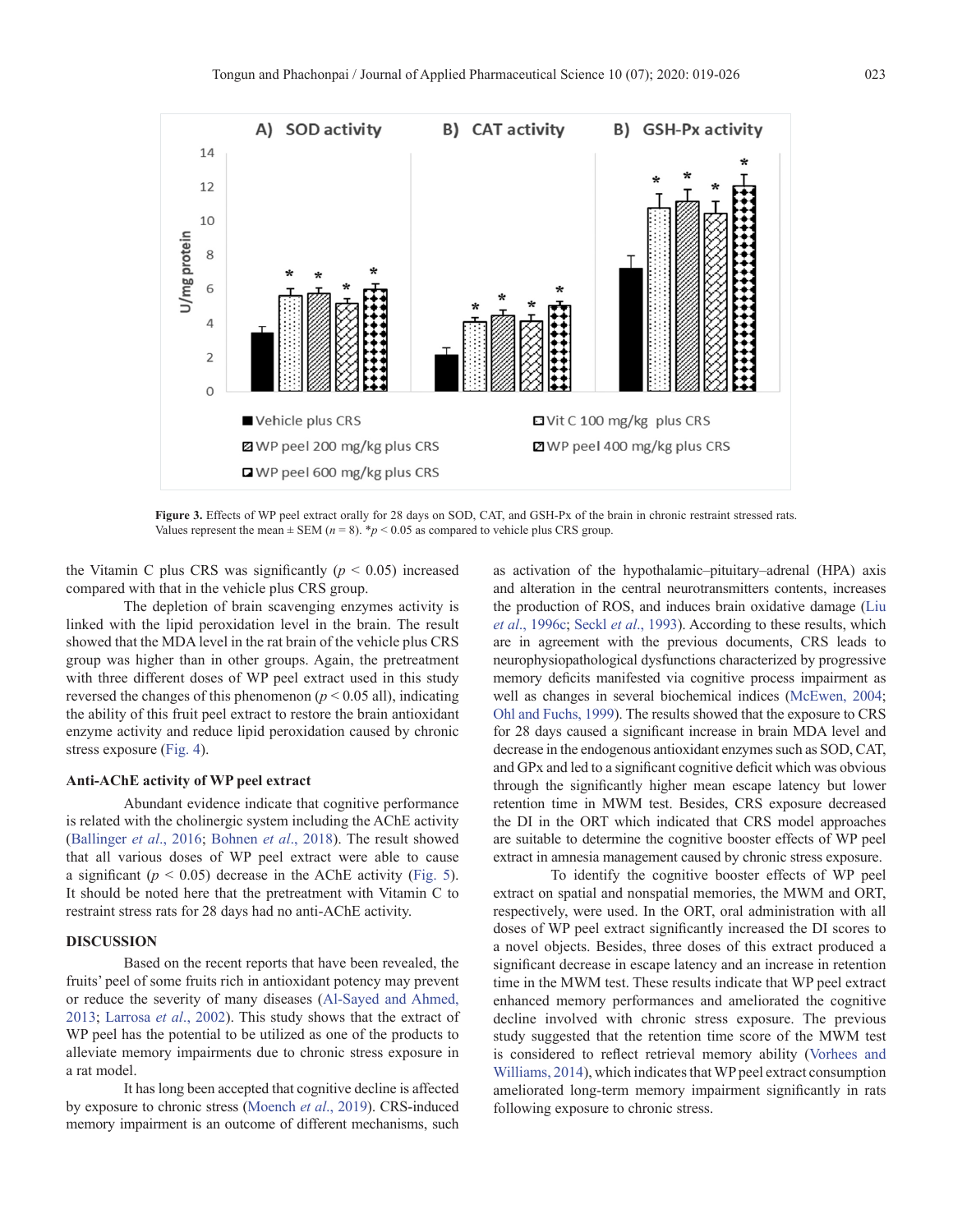<span id="page-5-0"></span>

**Figure 4.** Effects of WP peel extract orally for 28 days on MDA of the brain in chronic restraint stressed rats. Values represent the mean  $\pm$  SEM ( $n = 8$ ). \* $p < 0.05$  as compared to vehicle plus CRS group.



**Figure 5.** Effects of WP peel extract orally for 28 days on brain AChE activity in chronic restraint stressed rats. Values represent the mean  $\pm$  SEM ( $n = 8$ ). \* $p < 0.05$  as compared to vehicle plus CRS group.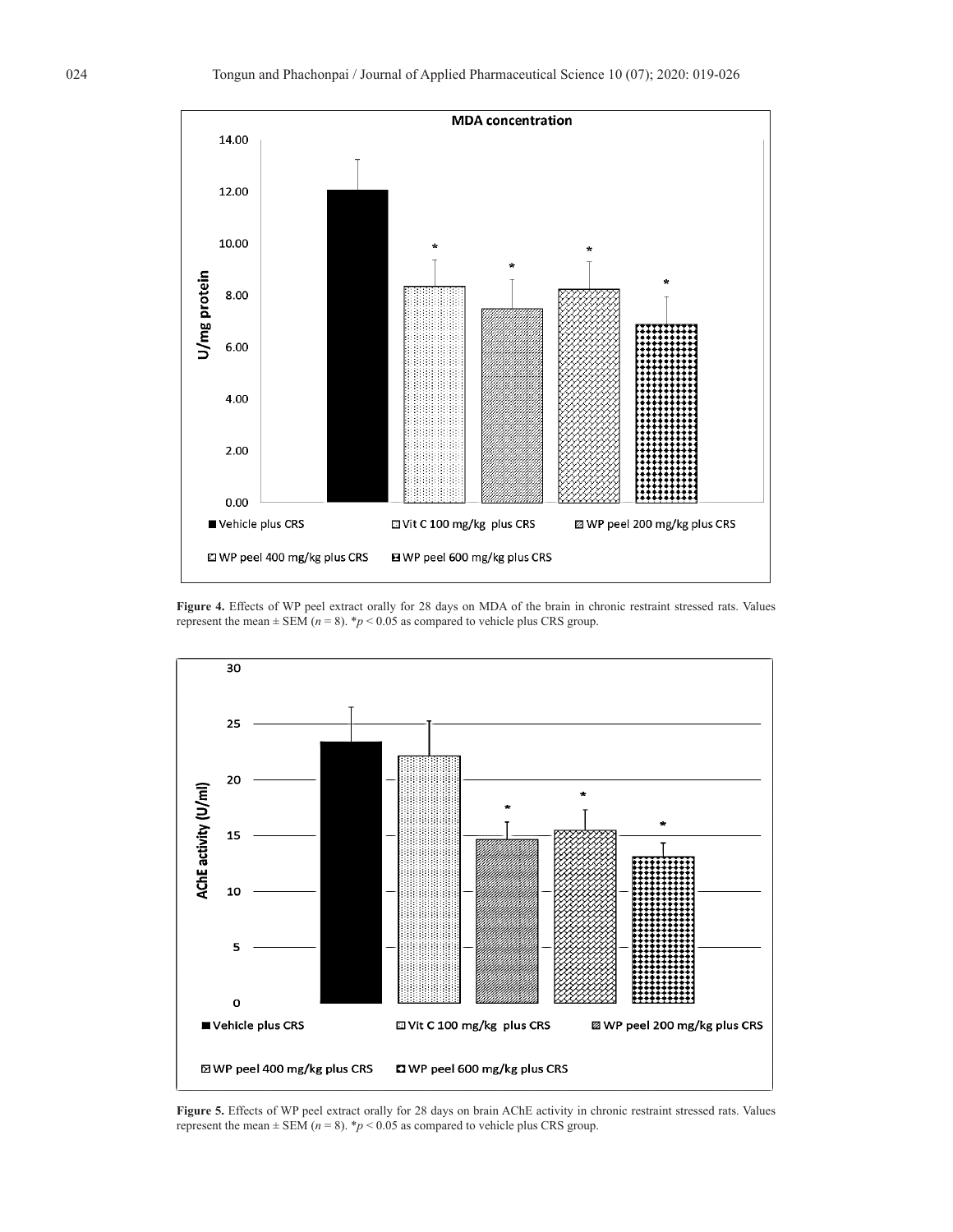<span id="page-6-0"></span>Concerning the accumulation of data on the vital role of oxidative stress in the development of cognitive disorders, it is suggested to use antioxidant compounds as a novel strategy to protect against cognitive disorders (Bhattacharya *et al*., 2001). Besides, many researchers initially focused on developing the health-promoting products from the waste of fruits, which exerts antioxidant effects (Cheok *et al*., 2018).

Multiple lines of evidence report the role of acetylcholine (ACh), which was a neurotransmitter responsible for the memory and cognition (Hampel *et al*., 2018; [Schliebs and Arendt, 2011](#page-7-0)). According to the "cholinergic hypothesis," AChE is a key enzyme responsible for the degradation of ACh. Therefore, the strategy to block the AChE activity for maintaining ACh level is necessary for treating amnesia.

To identify the possible mechanisms of WP peel extract on cognitive improvement, the current results reveal that WP peel extract consumption significantly restored the reduced activities of brain scavenging enzymes, SOD, CAT, GPx, and decreased MDA level, induced by CRS that led to cognitive impairment. These findings are in accordance with the previous studies that reported that WP peel extract possessed high phenolic contents and presented a strong antioxidant activity *in vitro* [\(Prasad](#page-7-0) *et al*[., 2009b\)](#page-7-0). Besides, WP peel extract administration reversed the increase of AChE activity in the rat brain, which indicates that WP peel extract acts as AChEIs. Thus, the cognitive booster effects of WP peel extract on memory deficit of CRS rats may be related to its antioxidant and AChE inhibitory activities. However, the role of WP peel extract in CRS-induced memory deficit on HPA axis activity still remains to be clarified.

WP peel extract at a dose of 600 mg/kg revealed a better efficacy than other doses. However, its effect is not in a dose-dependent manner, suggesting that the WP peel extract used in this study was the crude extract and contained multiple bioactive compounds. Therefore, the antioxidant and the cognitive booster effects of WP peel extract may occur via the synergistic effects of several bioactive compounds in these crude extracts. The identification of active compounds from WP peel extract responsible for a given cognitive enhancing effect is necessary.

### **CONCLUSION**

The nutshell of our study can be concluded that WP peel extract attenuates memory distortion and oxidative stress and acts as AChI in rats exposed to CRS. The results of this study indicate that WP peel extract consumption was safe, and its therapeutic potential is used to develop the product for brain-boosting foods. Nevertheless, further studies are necessary to identify the major bioactive compounds and the exact mechanisms of cognitive enhancing effect of WP peel extract.

# **ACKNOWLEDGMENT**

All authors are grateful to Associate Professor Dr. Jintanaporn Wattanathorn, Department of Physiology, Faculty of Medicine, Khon Kaen University, for her permission to use the facilities of the laboratory.

Authors' contributions: WP: designed & conducted all laboratory experiments, prepared manuscript. TT: participated in the study and performed the statistical analysis.

#### **CONFLICT OF INTEREST**

There was no conflict of interests in this study. All authors declare that we do not have any commercial or associative interest that represents a conflict of interest in connection with the work submitted.

#### **FUNDING**

The authors sincerely acknowledge the University of Phayao, Thailand (grant number of R020058217044), provided financial support for this study.

## **REFERENCES**

Adebajo AC, Iwalewa EO, Obuotor EM, Ibikunle GF, Omisore NO, Adewunmi CO, Obaparusi OO, Klaes M, Adetogun GE, Schmidt TJ, Verspohl EJ. Pharmacological properties of the extract and some isolated compounds of *Clausena lansium* stem bark: anti-trichomonal, antidiabetic, anti-inflammatory, hepatoprotective and antioxidant effects. J Ethnopharmacol, 2009; 122:10–9.

Aebi H. Catalase in vitro. In: Colowick SP, Kaplan NO (eds.). Methods in enzymology. Acad. Press, Orlando, FL, 105, pp 114–21, 1984.

Al-Sayed HMA, Ahmed AR. Utilization of watermelon rinds and sharlyn melon peels as a natural source of dietary fiber and antioxidants in cake. Annals of Agri Sci, 2013; 58:83–95.

Ashford JW. Treatment of Alzheimer's disease: the legacy of the cholinergic hypothesis, neuroplasticity, and future directions. J Alzheimers Dis, 2015; 47:149–56.

Azman KF, Zakaria R, Othman Z, Abdul Aziz CB. Neuroprotective effects of tualang honey against oxidative stress and memory decline in young and aged rats exposed to noise stress. J Taibah Univ Sci, 2018; 12:273–84.

Ballinger EC, Ananth M, Talmage DA, Role LW. Basal forebrain cholinergic circuits and signaling in cognition and cognitive decline. Neuron, 2016; 91:1199–218.

Bhattacharya A, Ghosal S, Bhattacharya S. Anti-oxidant effect of Withania somnifera glycolwithanolides in chronic foot shock stressinduced perturbations of oxidative free radical scavenging enzymes and lipid peroxidation in rat frontal cortex and striatum. J Ethnopharmacol, 2001; 74:1–6.

Bohnen NI, Grothe MJ, Ray NJ, Müller MLTM, Teipel SJ. Recent advances in cholinergic imaging and cognitive decline-Revisiting the cholinergic hypothesis of dementia. Curr Geriatr Rep, 2018; 7:1–11.

Cheok CY, Mohd Adzahan N, Abdul Rahman R, Zainal Abedin NH, Hussain N, Sulaiman R, Chong GH. Current trends of tropical fruit waste utilization. Crit Rev Food Sci Nutr, 2018; 58:335–61.

Croxson PL, Kyriazis DA, Baxter MG. Cholinergic modulation of a specific memory function of prefrontal cortex. Nat Neurosci, 2011; 14:1510–2.

Ellman GL, Courtney KD, Andres V, Featherstone RM. A new and rapid colorimetric determination of acetylcholinesterase activity. Biochem Pharmacol, 1961; 7:88–95.

Farr SA, Poon HF, Dogrukola-Ak D, Drake J, Banks WA, Eyerman E, Butterfield DA, Morley JE. The antioxidants alpha-lipoic acid and N-acetylcysteine reverse memory impairment and brain oxidative stress in aged SAMP8 mice. J Neurochem, 2003; 84:1173–83.

Guo CY, Wei J, Li Y, Xu J, Jiang Y. Antioxidant activities of peel, pulp and seed fractions of common fruits as determined by FRAP assay. Nutr Res, 2003; 23:1719–26.

Hampel H, Mesulam MM, Cuello AC, Farlow MR, Giacobini E, Grossberg GT, Khachaturian AS, Vergallo A, Cavedo E, Snyder PJ, Khachaturian ZS. The cholinergic system in the pathophysiology and treatment of Alzheimer's disease. Brain, 2018; 141:1917–33.

Jackobsen HB, Friis P, Kan WS. Mannual of medicinal plants in Taiwan. National Research Institute of Chinese Medicine Press 2, Taipei, Taiwan, p 372, 1972.